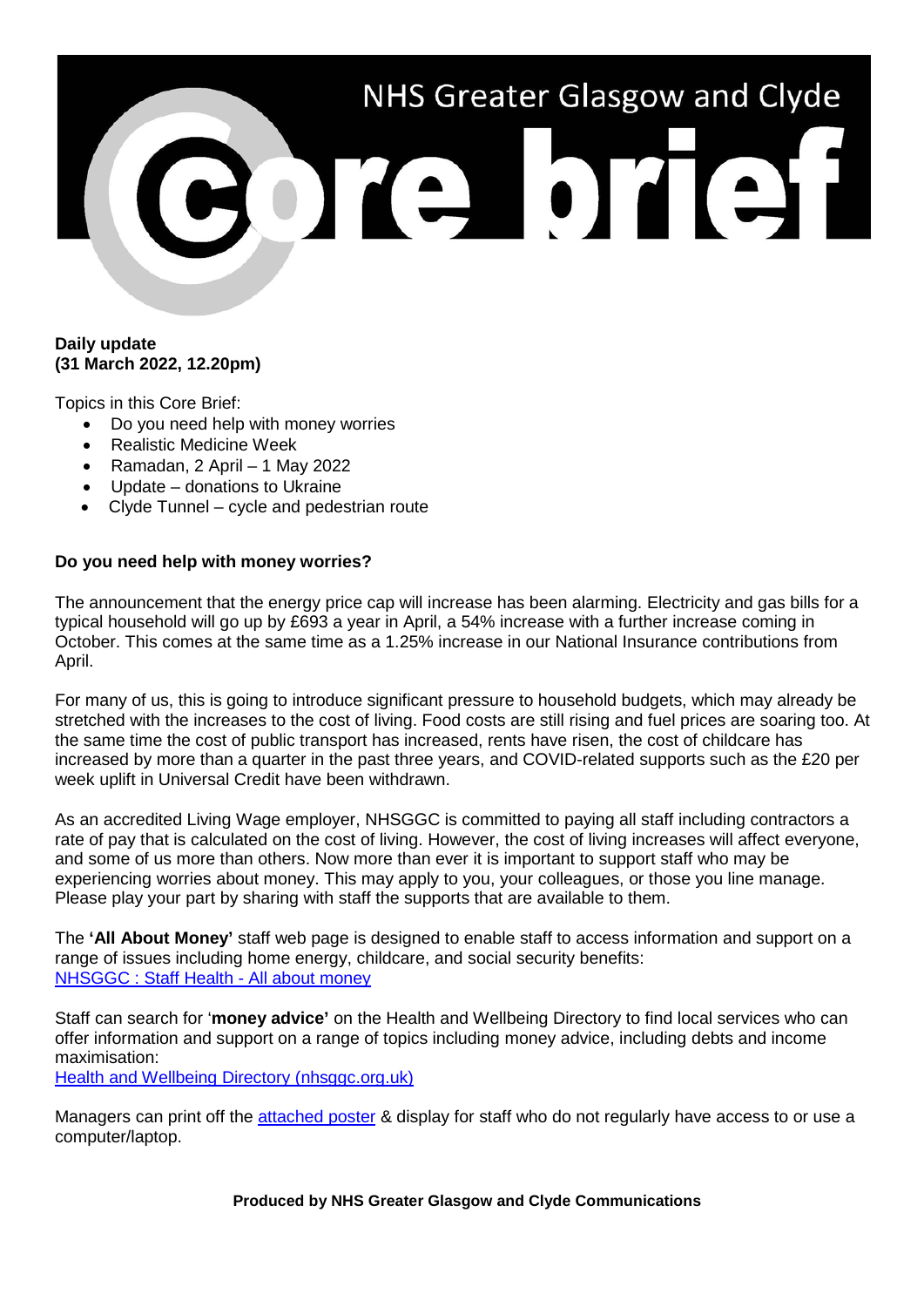## **This campaign comes to you through the Staff Health Strategy with support from the Area Partnership Forum.**

## **Realistic Medicine Week**

A week of highly successful and well attended on-line events, culminates today (Thursday 31) at 4.30pm with Professor Tom Inns from the Department of Design, Manufacturing & Engineering Management at the University of Strathclyde offering us a new Realistic Medicine approach to QI: **['A new toolbox for design in](https://www.nhsggc.org.uk/patients-and-visitors/realistic-medicine/nhsggc-realistic-medicine-week-2022/)  [Healthcare Quality Improvement'](https://www.nhsggc.org.uk/patients-and-visitors/realistic-medicine/nhsggc-realistic-medicine-week-2022/)**

The NHSGGC Realistic team are now releasing a [GGC Realistic Medicine Toolkit](https://finder.rightdecision.scot.nhs.uk/nhsggc-realistic-medicine/) to help staff who want to find out more about how to put Realistic Medicine principles into practice and where recordings of this weeks' sessions can also be watched. There's a handy smart-phone App version available here from [Apple](https://apps.apple.com/gb/app/right-decision-finder/id1606887247) and [Google Play](https://play.google.com/store/apps/details?id=com.tactuum.quris.rdsfinder&hl=en) App stores. Or you can simply type 'Right Decision Finder' into your favourite App store to find it.

Alastair Ireland, Clinical Lead for Realistic medicine said: "The toolkit brings a host of useful resources into one place, explaining more about the concept of Shared Decision Making, Personalised Care, Reducing Harm, Waste and Unwarranted variation. There are links to training modules, videos and our Realistic Conversations Communications training programme and this week's webinars.

You can also find out how to become a Realistic Medicine champion and get the latest news about upcoming events. And it's all been made possible by the brilliant NHSGGC Knowledge Services team, who deserve a medal for all their hard work building the app!"

### **Ramadan, 2 April 2022 – 1 May 2022**

Ramadan is an important and special time for our Muslim staff, and a great opportunity to celebrate diversity. Long days of fasting and finding time to perform faith rituals can be challenging though, especially in demanding roles. I encourage all staff members to support their Muslim colleagues as best they can and work with them to maintain good health and wellbeing over the next month. Wishing everyone a Happy Ramadan! - **Amina Khan, Non-Executive Director, BME Diversity Champion**

We are soon approaching Ramadan, where a number of our colleagues across our organisation will fast during daylight hours. As well as fasting, Muslims observing Ramadan also increase in spiritual devotional acts such as prayer.

Ramadan is expected to begin on or around 2 April 2022 and observations will continue until 1 May.

It is important that colleagues are aware of this religious obligation, and that, where required, we consider what support or adjustments our colleagues and patients might require.

There is more information on the attached [Ramadan Health Factsheet](https://www.nhsggc.org.uk/media/271673/cb-ramadan-health-factsheet-2022.pdf) which details Ramadan obligations. You can also find out more from the Faith and Belief Manual, which is [available here.](https://www.nhsggc.org.uk/media/255952/nhsggc_equalities__faith_and_belief_communities_manual.pdf)

If you would like any support, access to quiet spaces or materials for yourself, members of your team or patients in your care and their relatives please contact your site chaplain, or you can email [Chaplains@ggc.scot.nhs.uk](mailto:Chaplains@ggc.scot.nhs.uk)

Our BME Network can also provide further information for staff and you can contact our BME Staff Network Chair by emailing [ggc.bmestaffnetwork@nhs.scot](mailto:ggc.bmestaffnetwork@nhs.scot)

The BME network is a safe, supportive and confidential forum for sharing experiences, and an opportunity to influence on issues impacting on the health, wellbeing and work of BME staff.